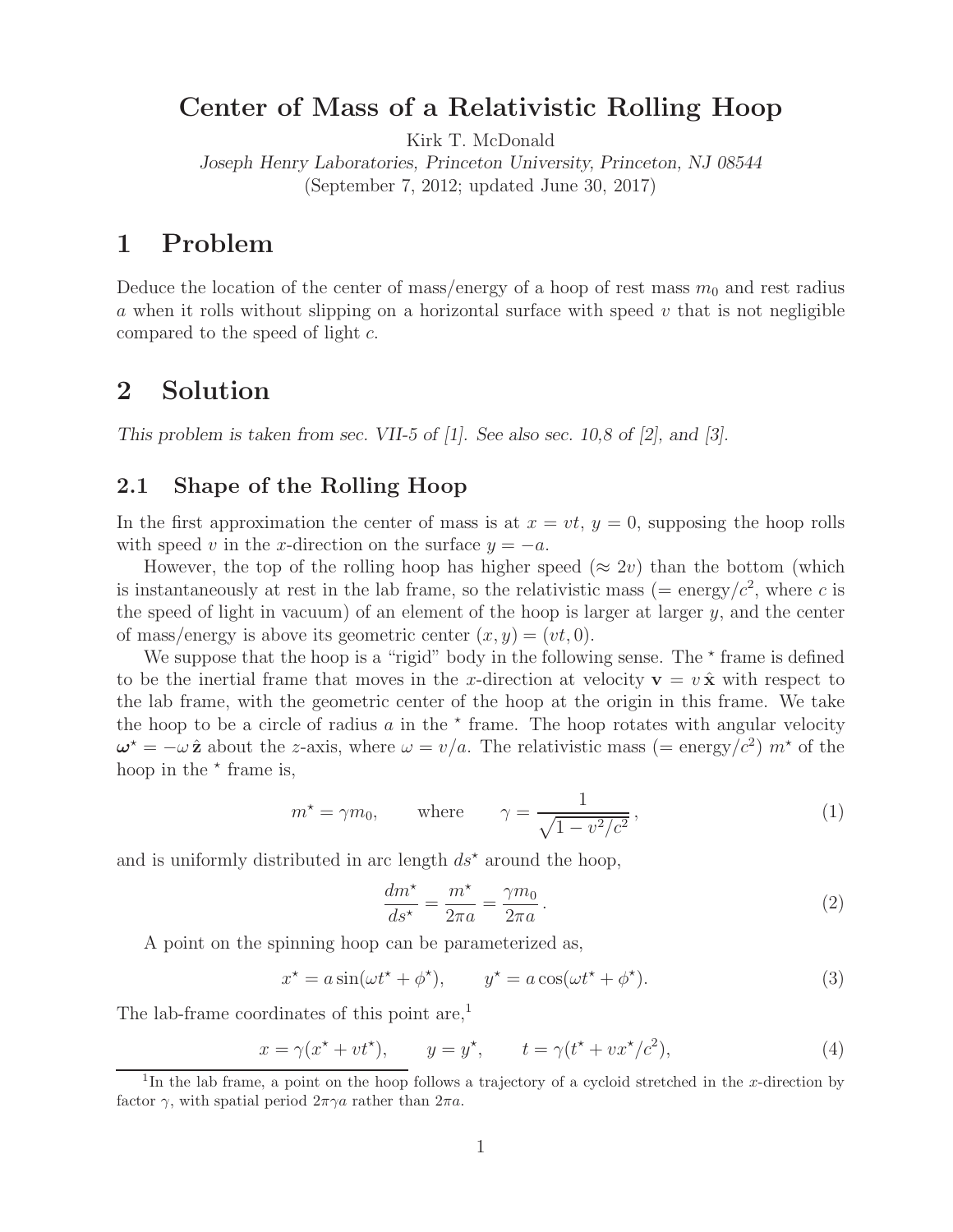with the inverse relations,

$$
x^* = \gamma(x - vt), \qquad y^* = y, \qquad t^* = \gamma(t - vx/c^2). \tag{5}
$$

Combining eqs. (3) and (5), we see that the hoop has the form of an ellipse (Lorentzcontracted in the  $x$ -direction) in the lab frame,

$$
\frac{(x - vt)^2}{(a/\gamma)^2} + \frac{y^2}{a^2} = 1.
$$
\n(6)

If the hoop had two rods along orthogonal diameters in its rest frame, these rods would appear in the lab frame as shown on the left below (from [1]; the figure to the right is from [3]) at the moment when one of the rods is vertical.



The velocity of point  $(3)$  in the  $*$  frame is,

$$
\mathbf{u}^* = \boldsymbol{\omega}^* \times \mathbf{a}^* = \omega(y^*, -x^*) = \frac{v}{a}(y^*, -x^*).
$$
 (7)

In the lab frame this point has velocity,

$$
\mathbf{u} = \frac{\mathbf{v} + \mathbf{u}_x^{\star} + \mathbf{u}_y^{\star}/\gamma}{1 + \mathbf{v} \cdot \mathbf{u}^{\star}/c^2} = v \frac{(1 + y^{\star}/a)\hat{\mathbf{x}} + x^{\star}\hat{\mathbf{y}}/\gamma a}{1 + v^2 y^{\star}/ac^2} = \frac{v}{a} \frac{(a + y)\hat{\mathbf{x}} + (x - vt)\hat{\mathbf{y}}}{1 + v^2 y/ac^2}.
$$
 (8)

The speed u is symmetric about the vertical axis  $x = vt$ . At the top and bottom of the rolling wheel in the lab frame, where  $x = vt$  and  $y = \pm a$ , the instantaneous speed of a point on the hoop is  $2v/(1 + v^2/c^2) < c$  and 0, respectively.<sup>2</sup>

#### **2.2 Position of the Center of Mass (First Analysis)**

A mass element  $dm^*$  centered on point (3) has energy-momentum 4-vector  $(dE^*, c\,dp^*)$  =  $(c^2 dm^{\star}, c dm^{\star} \mathbf{u}^{\star})$  in the  $^{\star}$  frame, and its energy in the lab frame is,

$$
dE = c^2 dm = \gamma (c^2 dm^* + v dm^* u_x^*) = \gamma c^2 dm^* \left( 1 + \frac{v^2 y^*}{ac^2} \right).
$$
 (9)

Thus, the total mass m of the hoop in the lab frame is (recalling eq. (2)) given by,<sup>3,4</sup>

$$
m = \int dm = \int \frac{dm}{ds^*} ds^* = \gamma \frac{dm^*}{ds^*} \int \left(1 + \frac{v^2 y^*}{ac^2}\right) ds^* = \frac{\gamma^2 m_0}{2\pi a} \int \left(1 + \frac{v^2 y^*}{ac^2}\right) ds^* = \gamma^2 m_0. (10)
$$

<sup>2</sup>The point at the top of the hoop has boost  $\gamma_{\text{top}} = \gamma^2 (1 + v^2/c^2)$ .

<sup>3</sup>As  $v \to c$ , half of the rest mass becomes concentrated near the point of the top of the hoop, where the boost goes to  $2\gamma^2$ ; the other half of the rest mass is spread around the hoop with little contribution to m.

<sup>&</sup>lt;sup>4</sup>If the hoop were sliding rather than rolling, its relativistic mass in the lab frame would be  $\gamma m_0$ .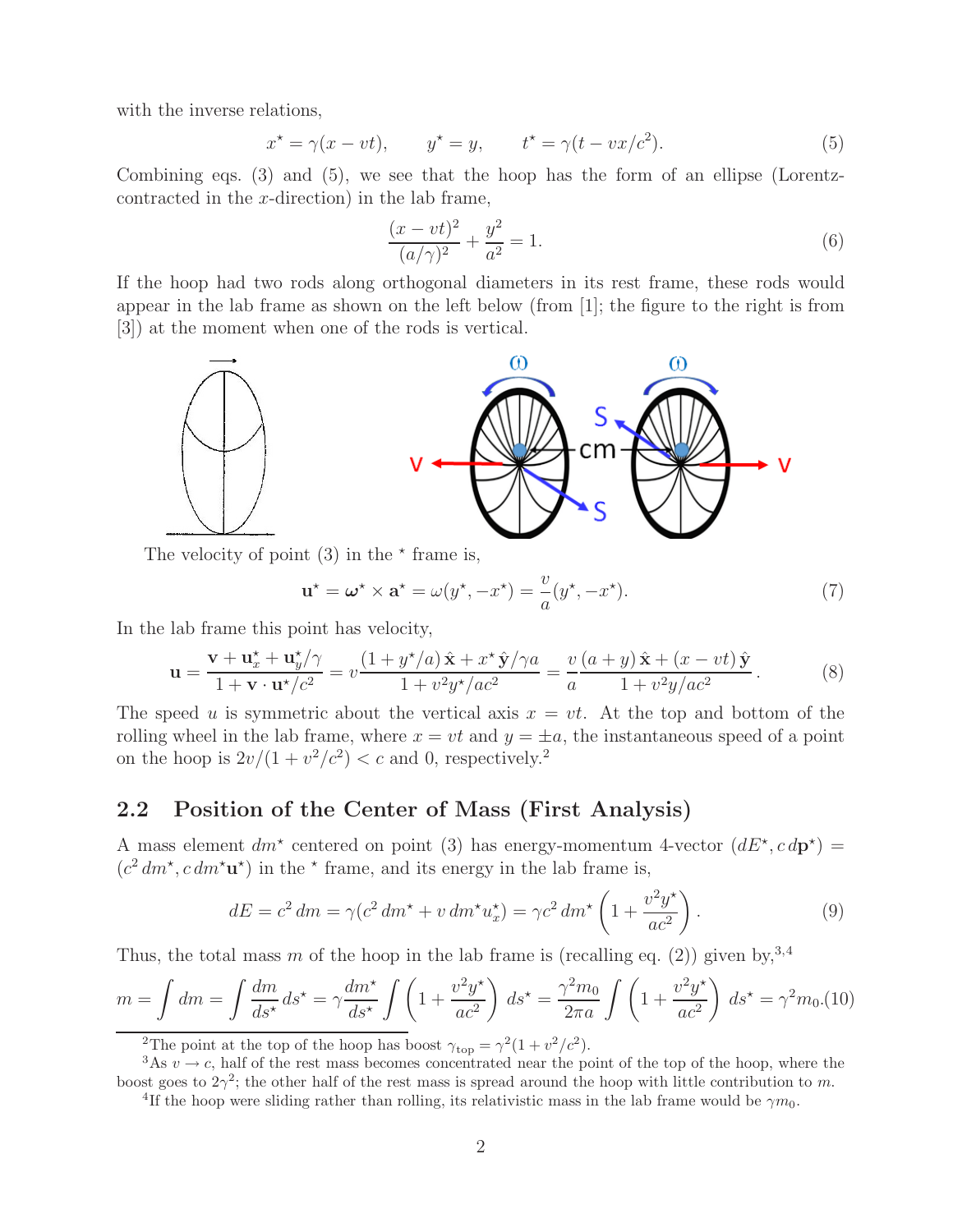Similarly, the center of mass/energy  $\mathbf{x}_{cm}$  in the lab frame is given by,

$$
m\mathbf{x}_{cm} = \int (x\,\hat{\mathbf{x}} + y\,\hat{\mathbf{y}}) \, dm = \int [(x^{\star}/\gamma + vt)\,\hat{\mathbf{x}} + y^{\star}\,\hat{\mathbf{y}}] \frac{dm}{ds^{\star}} \, ds^{\star}
$$
  
\n
$$
= \frac{\gamma^2 m_0}{2\pi a} \int [(x^{\star}/\gamma + vt)\,\hat{\mathbf{x}} + y^{\star}\,\hat{\mathbf{y}}] \left(1 + \frac{v^2 y^{\star}}{ac^2}\right) \, ds^{\star}
$$
  
\n
$$
= m\mathbf{v}t + \frac{m\nu\omega\,\hat{\mathbf{y}}}{2\pi ac^2} \int y^{\star 2} \, ds^{\star} = m\mathbf{v}t + \frac{ma^2\omega v\,\hat{\mathbf{y}}}{2c^2} = m\mathbf{v}t - \frac{\mathbf{S} \times \mathbf{v}}{2c^2}, \qquad (11)
$$

where,

$$
\mathbf{S} = \frac{m\,\omega}{2\pi a} \int (x^{\star 2} + y^{\star 2}) \, ds^{\star} = \frac{m\,\omega}{\pi a} \int y^{\star 2} \, ds^{\star} = m a^2 \,\omega \tag{12}
$$

is the "spin" angular momentum of the hoop about its geometric center.<sup>5</sup> Thus,

$$
\mathbf{x}_{cm} = \mathbf{v}t - \frac{\mathbf{S} \times \mathbf{v}}{2mc^2} = \mathbf{x}_0 - \frac{\mathbf{S} \times \mathbf{v}}{2mc^2},\tag{13}
$$

where  $x_0 = vt$  is the position of the geometric center of the rolling hoop. That is, the center of mass/energy of the rolling hoop is shifted (upwards) relative to its geometric center.

The velocity of the center of mass is the same as the velocity of the geometric center of the hoop,

$$
\mathbf{v}_{\rm cm} = \mathbf{v}_0 = \mathbf{v}.\tag{14}
$$

*The above analysis did not take into account that the rolling hoop has internal forces/stresses, In the lab frame these stresses are largest near the top of the hoop, where the speed is the greatest. Since there is mass/energy associated with the internal stresses, it seems likely that the position of the center of mass/energy is even higher above the centroid,*  $\mathbf{x}_0 = \mathbf{v}t$ , *than indicated in eq. (13).*

*We pursue this additional upward shift in the following two sections.*

### **2.3 Position of the Center of Mass (Second Analysis)**

*This section follows [5]. See also [1, 6, 7], sec. 64 of [8]*<sup>6</sup> *and [9, 10, 11]. This topic has an extensive history in considerations of the quantum position operator. For a review, see [12].*

The mechanical behavior of a macroscopic subsystem can be described with the aid of its (symmetric) stress-energy-momentum 4-tensor  $T^{\mu\nu}$ . The quantity,

$$
P^{\mu} = (U/c, P^{i}) = (U/c, \mathbf{P}) = \int \frac{T^{0\mu}}{c} d\text{Vol}.
$$
 (15)

<sup>&</sup>lt;sup>5</sup>The spin angular momentum (about the geometric center) of the hoop in the  $\star$  frame is  $S^{\star} = m^{\star} a^2 \omega$ , and  $S = \gamma S^*$  is the 3-vector part of Lorentz transform of the spin 4-tensor.

 ${}^{6}$ In thermodynamics a closed subsystem can have exchange of energy, but not matter, with other subsystem, whereas an isolated subsystem has no exchange of mass/energy. The term closed system in [5, 8] corresponds to the term isolated system of thermodynamics.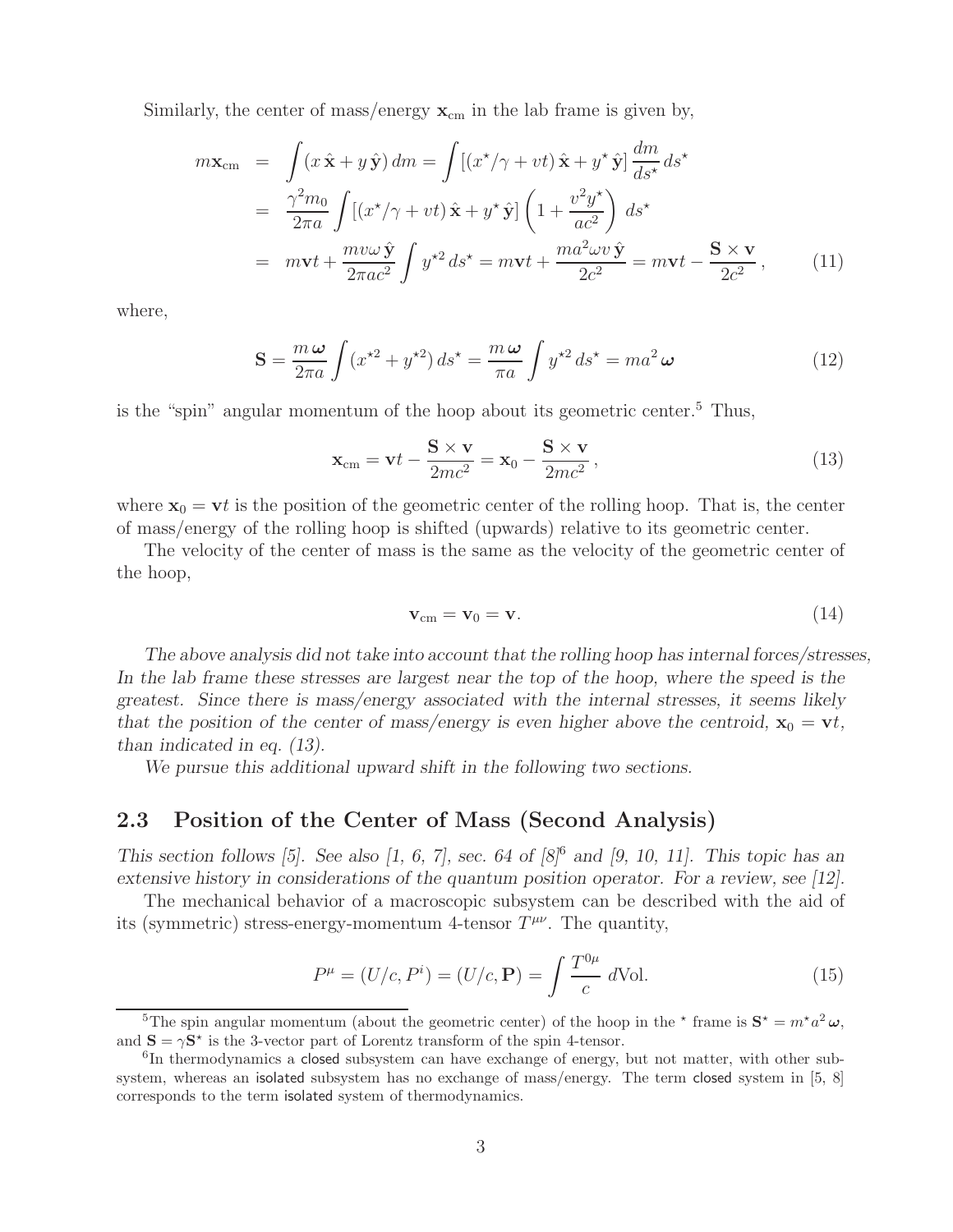describes the total energy and momentum of the subsystem, although  $P^{\mu}$  is not truly a 4-vector unless the subsystem is isolated.<sup>7</sup>

The total mass/energy of the subsystem is,

$$
U = \int T^{00} d\text{Vol},\tag{16}
$$

and we define the effective mass of the subsystem as,

$$
M = \frac{U}{c^2} = \int \frac{T^{00}}{c^2} d\text{Vol} = \int \rho d\text{Vol},\tag{17}
$$

where we define the effective mass density of the subsystem to be  $\rho = T^{00}/c^2$ . The center of mass/energy of the subsystem is at position,

$$
x_{\rm cm}^{\mu} = \frac{1}{U} \int T^{00} x^{\mu} d\text{Vol}, \qquad \mathbf{x}_{\rm cm} = \frac{1}{M} \int \frac{T^{00}}{c^2} \mathbf{x} d\text{Vol}. \tag{18}
$$

where  $x^{\mu} = (ct, \mathbf{x})$ , as characterizing the coordinates of the center of mass/energy of the subsystem.

In general, the lab-frame quantity  $x_{\text{cm}}^{\mu}$  is not a 4-vector, and it is not the Lorentz transformation  $x_0^{\mu}$  of the quantity,

$$
x_0^{\star \mu} \equiv x_{\rm cm}^{\star \mu} = \frac{1}{U^{\star}} \int T^{\star 00} x^{\star \mu} d\text{Vol}^{\star},\tag{19}
$$

where the  $\star$  frame is the (instantaneous) frame of the subsystem in which its total 3momentum is zero (but where the angular velocity is still  $\omega$ ),

$$
0 = P^{\star i} = \int \frac{T^{\star 0i}}{c} d\text{Vol}^{\star}.
$$
 (20)

We denote the lab-frame transform of the quantity  $x_0^{*\mu}$  as  $x_0^{\mu}$ , which we will call the centroid.<sup>8</sup> Note that  $x_0^0 = ct = x_{\text{cm}}^0$ . The velocity of the boost from the  $\star$  frame to the lab frame is  $v_{\text{cm}}$  of eq. (14). Hence, the velocity  $v_0$  of the centroid is the same as the velocity  $v_{\text{cm}}$  of the center of mass/energy, even though the position  $x_0$  is not necessarily that same as  $x_{cm}$ .

As seen in sec. 2.2 the difference between  $\mathbf{x}_{cm}$  and  $\mathbf{x}_0$  in the lab frame is related to the presence of angular momentum in the subsystem, so we introduce the quantity,

$$
L^{\mu\nu} = \int \frac{x^{\mu} T^{0\nu} - x^{\nu} T^{0\mu}}{c} d\text{Vol}, \qquad (21)
$$

as the (antisymmetric) angular momentum 4-tensor of the subsystem. Further, we introduce the "spin" angular momentum tensors, defined by,

$$
S_0^{\mu\nu} = L^{\mu\nu} - (x_0^{\mu} P^{\nu} - x_0^{\nu} P^{\mu}), \tag{22}
$$

<sup>&</sup>lt;sup>7</sup>In case of a nonisolated system,  $P^{\mu}$  of eq. (15) has been called a "false" 4-vector [13].

<sup>&</sup>lt;sup>8</sup>The coordinates  $x_0^{\mu}$  are called those of the proper center of mass in [8].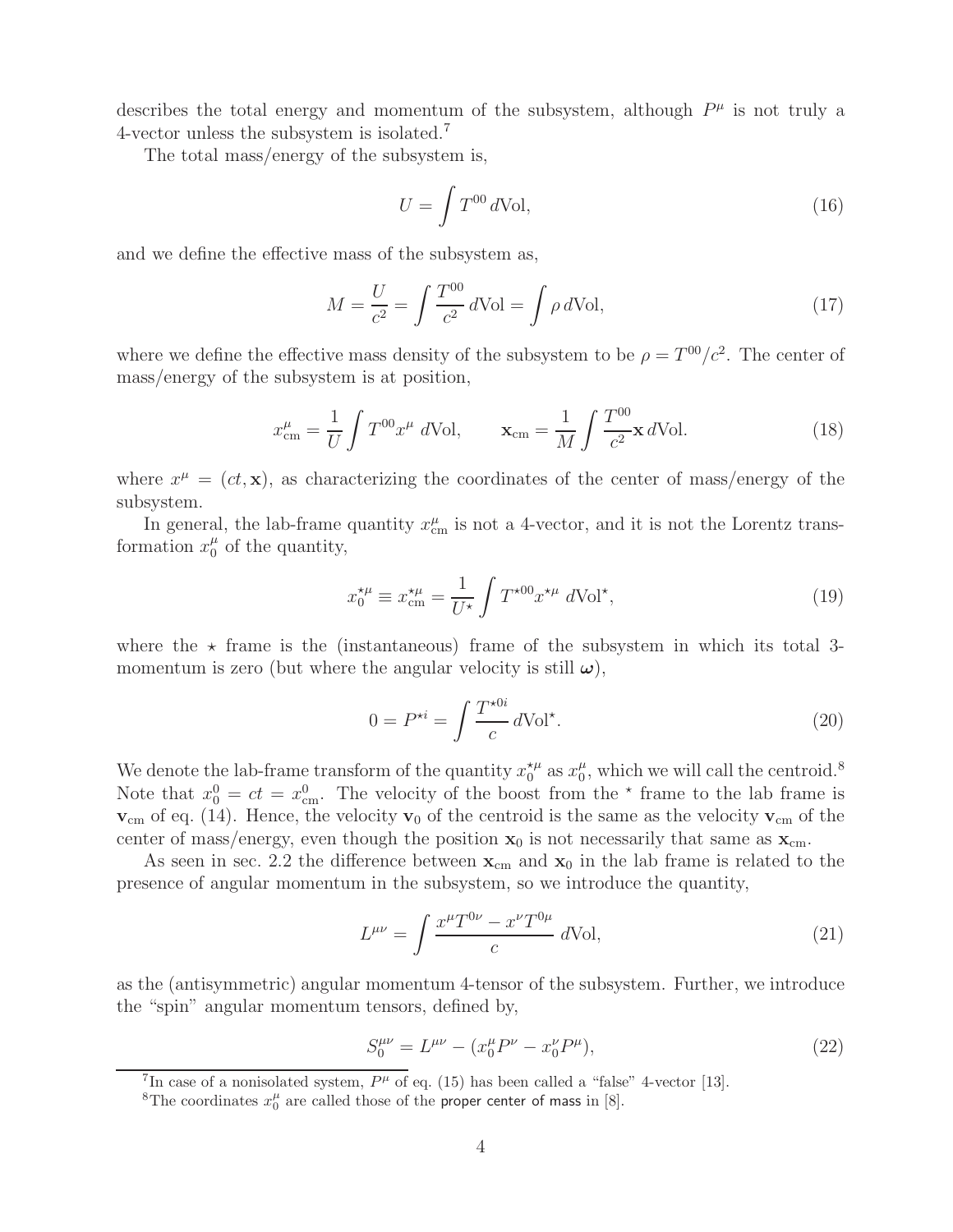and,

$$
S_{\rm cm}^{\mu\nu} = L^{\mu\nu} - (x_{\rm cm}^{\mu} P^{\nu} - x_{\rm cm}^{\nu} P^{\mu}), \tag{23}
$$

which subtract away the angular momentum associated with the energy/momentum of the centroid, and of the center of mass/energy, respectively.

For an antisymmetric 4-tensor  $A^{\mu\nu}$  we construct two 3-vectors **a** and **a** and according to,

$$
\mathbf{a} = (a^{23}, a^{31}, a^{12})
$$
 and  $\tilde{\mathbf{a}} = (a^{10}, a^{20}, a^{30}).$  (24)

Then, for either of the spin 4-tensors  $(22)-(23)$  we can write,

$$
\mathbf{S} = \mathbf{L} - \mathbf{x} \times \mathbf{P}, \qquad \tilde{\mathbf{S}} = \tilde{\mathbf{L}} - Mc\mathbf{x} + ct\mathbf{P}, \qquad \text{and so} \qquad \mathbf{x} = \frac{1}{Mc} (\tilde{\mathbf{L}} - \tilde{\mathbf{S}} + ct\mathbf{P}), \quad (25)
$$

where from eqs.  $(21)$ ,

$$
\mathbf{L} = \int \mathbf{x} \times \mathbf{p} \, d\text{Vol}, \qquad \text{and} \qquad \tilde{\mathbf{L}} = Mc\mathbf{x}_{cm} - ct\mathbf{P}.
$$
 (26)

In particular, from eqs.  $(22)$  and  $(25)-(26)$  we obtain an expression for the lab-frame 3position of the centroid,<sup>9</sup>

$$
\mathbf{x}_0 = \mathbf{x}_{cm} - \frac{\tilde{\mathbf{S}}_0}{Mc}.
$$
 (27)

This result was deduced in the lab frame, but it also holds in the  $*$  frame, where  $\mathbf{x}_0^* = \mathbf{x}_{cm}^*$ , so it must be that  $\tilde{\mathbf{S}}_0^* = 0$ . Then, since  $\mathbf{P}^* = 0$ , we have that,

$$
S_0^{*\mu\nu} P_\nu^* = 0. \tag{28}
$$

IF  $S_0^{\mu\nu}$  and  $P^{\mu}$  are a 4-tensor and a 4-vector, respectively, with respect to Lorentz transformations, then in the lab frame we have that  $10$ 

$$
0 = S_0^{\mu\nu} P_{\nu}, \qquad \tilde{\mathbf{S}}_0 \cdot \mathbf{P} = 0 \quad \text{for } \mu = 0, \qquad Mc\tilde{\mathbf{S}}_0 = -\mathbf{S}_0 \times \mathbf{P}, \quad \text{for } \mu = 1, 2, 3, \tag{30}
$$

and,

$$
\mathbf{x}_0 = \mathbf{x}_{cm} - \frac{\mathbf{S}_0 \times \mathbf{P}}{M^2 c^2} = \mathbf{x}_{cm} - \frac{\mathbf{S}_0 \times \mathbf{v}_0}{M c^2}.
$$
 (31)

as in eq. (8), but now the term in **S** is twice as large, as anticipated qualitatively at the end of sec. 2.2 above.<sup>11,12</sup>

<sup>9</sup>Using eq. (23) rather than (22) leads only to  $\tilde{\mathbf{S}}_{cm} = 0$ , which also follows directly from eq. (23).

<sup>10</sup>In the  $\star$  frame,  $x_0^{\star \mu} = x_{\text{cm}}^{\star \mu}$ , so we also have that the spin tensors are the same in this frame,  $S_0^{\star \mu \nu} = S_{\text{cm}}^{\star \mu \nu}$ , and in particular  $\tilde{\mathbf{S}}_0^* = \tilde{\mathbf{S}}_{cm}^* = 0$ . Since  $\mathbf{P}^* = 0$ , we have that  $S_{cm}^{\mu\nu} P_{\nu}^* = 0$ . If  $S_{cm}^{\mu\nu}$  were a 4-tensor with respect to Lorentz transformations, then in the lab frame we would have that,

$$
0 = S_{\text{cm}}^{\mu\nu} P_{\nu}, \qquad \tilde{\mathbf{S}}_{\text{cm}} \cdot \mathbf{P} = 0 \quad \text{for } \mu = 0, \qquad Mc\tilde{\mathbf{S}}_{\text{cm}} = -\mathbf{S}_{\text{cm}} \times \mathbf{P}, \quad \text{for } \mu = 1, 2, 3. \tag{29}
$$

This contradicts the fact that  $\tilde{\mathbf{S}}_{cm} = 0$ , so we infer that  $S_{cm}^{\mu\nu}$  is not a tensor under Lorentz transformations.

<sup>11</sup>In [7] it is shown that  $\mathbf{S}_0 \cdot \mathbf{P} = \mathbf{S}_{cm} \cdot \mathbf{P} = \mathbf{L} \cdot \mathbf{P}$  and that  $\mathbf{x}_0 = \mathbf{x}_{cm} + \mathbf{S}_{cm} \times \mathbf{P}/M_0^2 c^2$  (with the + sign miswritten as  $a -$ ).

<sup>12</sup>The result (31) appears in eq. (8) of [14], with  $\mathbf{v}_0$  taken to be the velocity of the observer relative to the sphere, *i.e.*,  $-\mathbf{v}_0$  of this note. This result was also discussed around eq. (7) of [15], with the claim that  $\mathbf{x}_0$  rather than  $\mathbf{x}_{cm}$  is the "true" center of mass.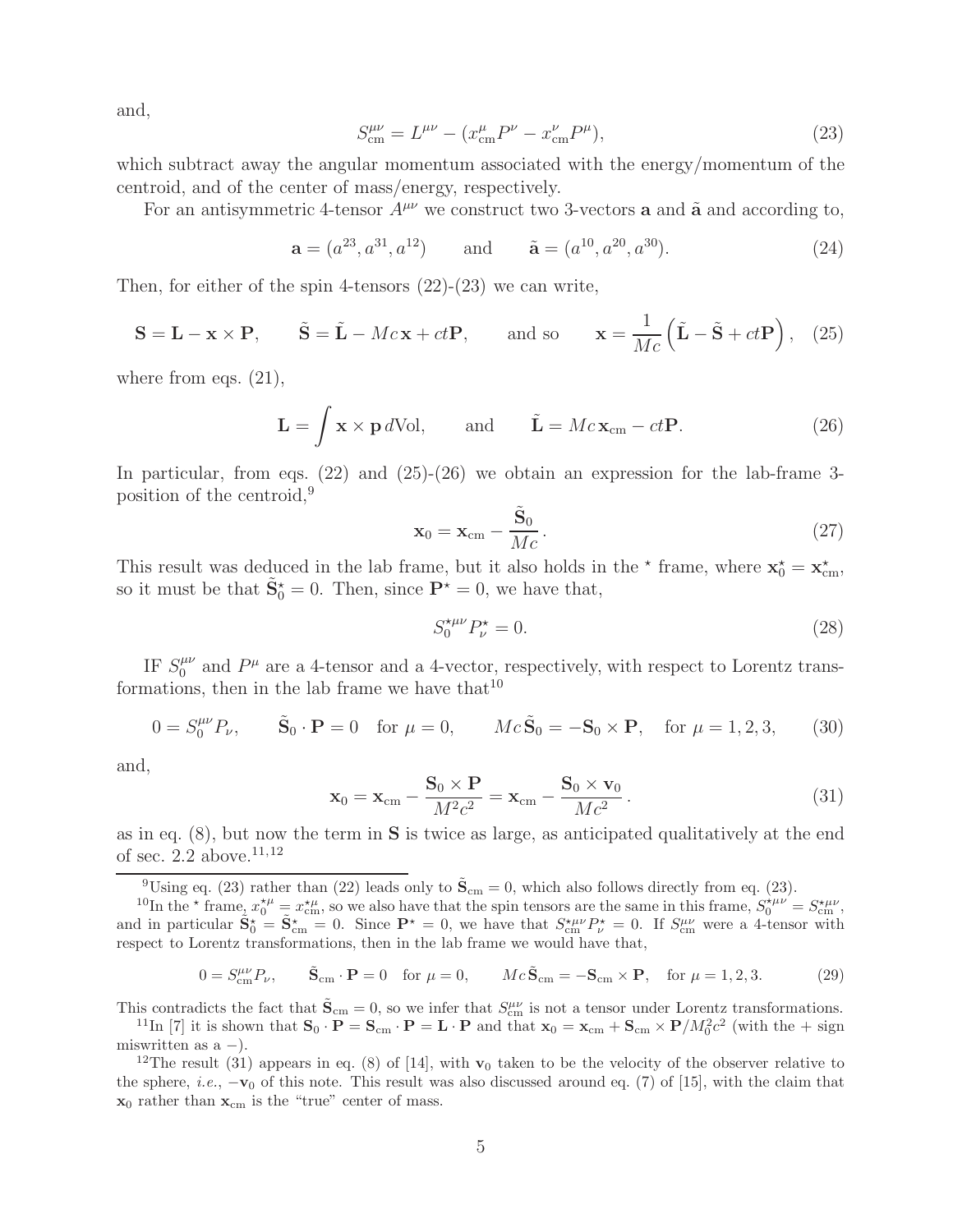A spinning sphere can be regarded as a collection of hoops with a common axis of rotation. Hence, the result (31) applies to spinning spheres as well as to hoops.

For an application of this result to the interesting case of two spinning spheres, linked together by a "mechanical" rod or by gravity, and orbiting about one another, see [16].

### **2.4 The Hoop as a String**

An interesting analysis of stresses in a spinning object has been given in [17], where it is supposed that the centripetal forces needed to sustain rotational motion are provided by strings that connect a set of more massive points which comprise the system.

In particular, for a rotating "dumbell", consisting of two masses joined by a string, the center of mass of the system would appear to oscillate in a frame in which the geometric center of the system moves with constant velocity, if one does not take into account the energy in the string.<sup>13</sup>

A hoop could be regarded as a loop of string, with no other point masses. Then, the methods of [17] could be applied to give a particular model of the energy-momentum-stress tensor of the hoop, to supplement the general considerations given in sec. 2.3 above.

# **References**

- [1] A.D. Fokker, *Time and Space, Weight and Inertia* (Pergamon, 1965), http://kirkmcd.princeton.edu/examples/GR/fokker\_time\_space\_65.pdf
- [2] A.D. Fokker, *Relativiteitstheorie* (Noordhoof, Groningen, 1929), http://kirkmcd.princeton.edu/examples/GR/fokker\_relativiteitstheorie\_29.pdf
- [3] V.N. Matvejev, O.V. Matvejev, and Ø. Grøn, *A relativistic trolley paradox*, Am. J. Phys. **84**, 419 (2016), http://kirkmcd.princeton.edu/examples/GR/matvejev\_ajp\_84\_419\_16.pdf
- [4] K.T. McDonald, *"Hidden" Momentum in a Spinning Sphere* (Aug. 16, 2012), http://kirkmcd.princeton.edu/examples/spinningsphere.pdf
- [5] C. Møller, *On the Definition of the Centre of Gravity of an Arbitrary Closed System in the Theory of Relativity*, Comm. Dublin Inst. Adv. Study A **5**, 3 (1949), http://kirkmcd.princeton.edu/examples/GR/moller\_cdias\_a5\_3\_49.pdf
- [6] A. Papapetrou, *Drehimpuls- und Schwerpunktsatz in der relativistischen Mechanik*, Praktika Acad. Ath´enes **14**, 540 (1939), http://kirkmcd.princeton.edu/examples/GR/papapetrou\_paa\_14\_540\_39.pdf *Drehimpuls- und Schwerpunktsatz in der Diracschen Theorie*, Praktika Acad. Athénes **15**, 504 (1940), http://kirkmcd.princeton.edu/examples/GR/papapetrou\_paa\_15\_504\_40.pdf

<sup>&</sup>lt;sup>13</sup>In the example of two "linked" spinning spheres [16], the centers of these spheres do oscillate perpendicular to the nominal plane of the orbits, although the center of mass/energy of the entire system does not!